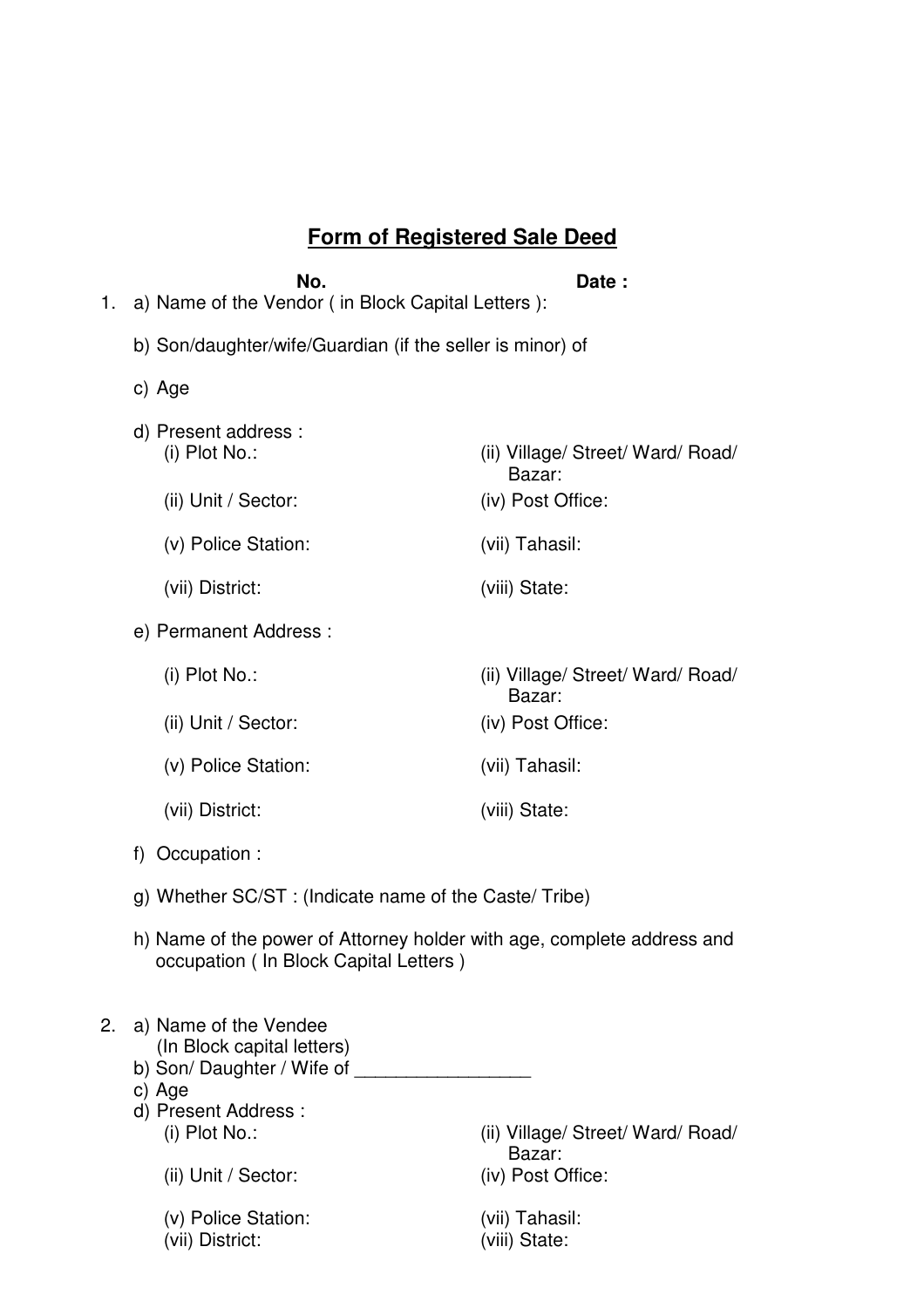e) Permanent Address :

|                                                                                                                     |                                                                                                 | $(i)$ Plot No.:                                                  |                    | Bazar:                               | (ii) Village/ Street/ Ward/ Road/      |  |  |
|---------------------------------------------------------------------------------------------------------------------|-------------------------------------------------------------------------------------------------|------------------------------------------------------------------|--------------------|--------------------------------------|----------------------------------------|--|--|
|                                                                                                                     |                                                                                                 | (ii) Unit / Sector:                                              |                    | (iv) Post Office:                    |                                        |  |  |
|                                                                                                                     |                                                                                                 | (v) Police Station:                                              |                    | (vii) Tahasil:                       |                                        |  |  |
|                                                                                                                     |                                                                                                 | (vii) District:                                                  |                    | (viii) State:                        |                                        |  |  |
|                                                                                                                     | f) Occupation :                                                                                 |                                                                  |                    |                                      |                                        |  |  |
| g) Whether SC/ST: (Indicate name of the Caste/ Tribe):                                                              |                                                                                                 |                                                                  |                    |                                      |                                        |  |  |
| h) Name of the power of Attorney holder with age, complete address and<br>occupation:<br>(In Block Capital Letters) |                                                                                                 |                                                                  |                    |                                      |                                        |  |  |
|                                                                                                                     |                                                                                                 | 3. Description of the scheduled property                         |                    |                                      |                                        |  |  |
|                                                                                                                     | i) Khata No.<br>(as per Sabik/ Hal ROR)<br>(in figures & words)<br>iv) Mouza:<br>vii) District: |                                                                  |                    | ii) Plot No.<br>(in figures & words) | iii) Area sold<br>(in figures & words) |  |  |
|                                                                                                                     |                                                                                                 |                                                                  | v) Police Station: |                                      | v) Tahasil:                            |  |  |
|                                                                                                                     |                                                                                                 |                                                                  | viii) State:       |                                      |                                        |  |  |
|                                                                                                                     |                                                                                                 | ix) Boundary<br>North:                                           | South:             |                                      |                                        |  |  |
|                                                                                                                     | X)                                                                                              | East:<br>Irrigated / un-irrigated                                | West:              | xi) Drawing No.                      |                                        |  |  |
|                                                                                                                     | Zone No.<br>xii)                                                                                |                                                                  |                    |                                      |                                        |  |  |
|                                                                                                                     | Amount of Rent (in figures & words)<br>xiii)<br>Amount of Holding Tax if any<br>xiiv)           |                                                                  |                    |                                      |                                        |  |  |
|                                                                                                                     |                                                                                                 |                                                                  |                    |                                      |                                        |  |  |
|                                                                                                                     |                                                                                                 |                                                                  |                    |                                      |                                        |  |  |
|                                                                                                                     | XV)                                                                                             | Amount other Rant/ Tax payable for the property, if any          |                    |                                      |                                        |  |  |
| 4.                                                                                                                  |                                                                                                 | Description of building/ super structure (details in Annexure-I) |                    |                                      |                                        |  |  |
| 5.                                                                                                                  |                                                                                                 | Other Fixtures and appurtenances (details in Annexure-II)        |                    |                                      |                                        |  |  |
| 6.                                                                                                                  |                                                                                                 | Amount of consideration : (in figures)                           |                    |                                      | (in words)                             |  |  |

7. Date, time and place of payment of consideration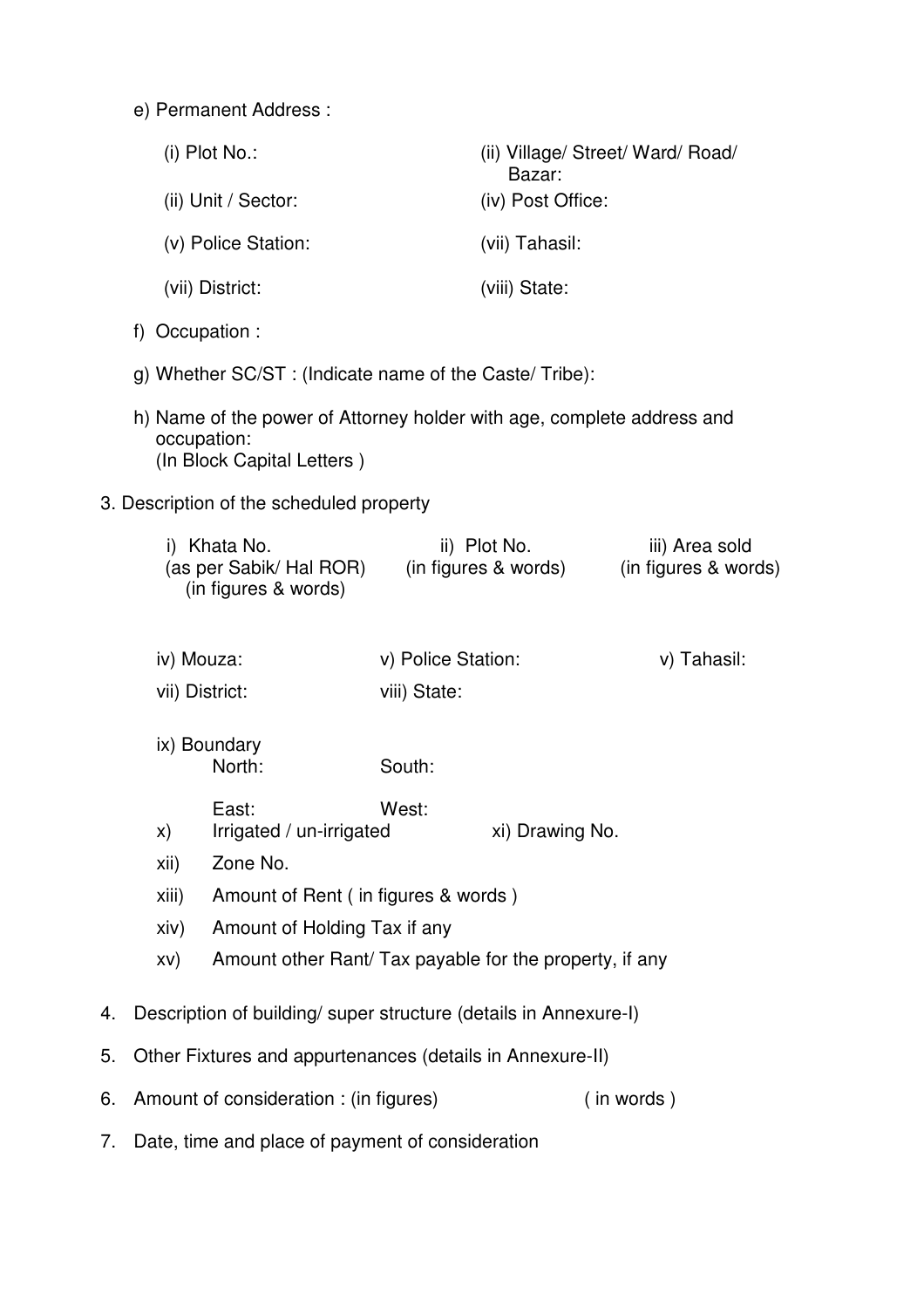| a) I/We the vendor (s) have received a sum of Rs. |                                                                          | (In |
|---------------------------------------------------|--------------------------------------------------------------------------|-----|
|                                                   |                                                                          |     |
|                                                   | from the vendee (s) / by Cash/ Bank draft/ cheque towards the full/ part |     |
|                                                   |                                                                          |     |
|                                                   | of payment) leaving a balance sum of Rs.                                 | (in |
|                                                   |                                                                          |     |

- b) Any other mode of payment ( Describe in details)
- 8. a) I/ we the vendor (s) hereby declare that the property conveyed/ transferred through this deed is my/ our exclusive property in which we have valid title obtained through inheritance/ gift/ will or is purchased from Sri through registered sale Deed No. dt. and is not encumbered in any manner. The property is in my/ our possession and is recorded in my/ our name in the Record of Rights. I/ We or my / our successors will have no right, title, interest in the land, whereas you/ your successors are entitled to exclusive right, title and interest in the land from today onwards.

b) Any other mode of acquisition of title over the property proposed to be sold (Describe in details)

9. I/ We the vender(s) hereby declare that I / We will be held entirely responsible to be prosecuted both civilly and criminally for any mis-representation, suppression, distortion of facts with regard to ownership, right, title, interest, possession, valuation/ consideration and the right to convey/ transfer etc of this property.

#### **Declarations**

1. a) I/ We the vendor(s) of the said property do/do not belong to Scheduled Caste or Scheduled tribe communities.

b) I/ We the vendee(s) do/do not belong to Scheduled Caste or Scheduled tribe communities.

- 2. The land is not publicly endowed.
- 3. The land is not a lease hold one within ten years.
- 4. The land is not covered under consolidation operation.
- 5. The land is a vacant-land/ land with structures.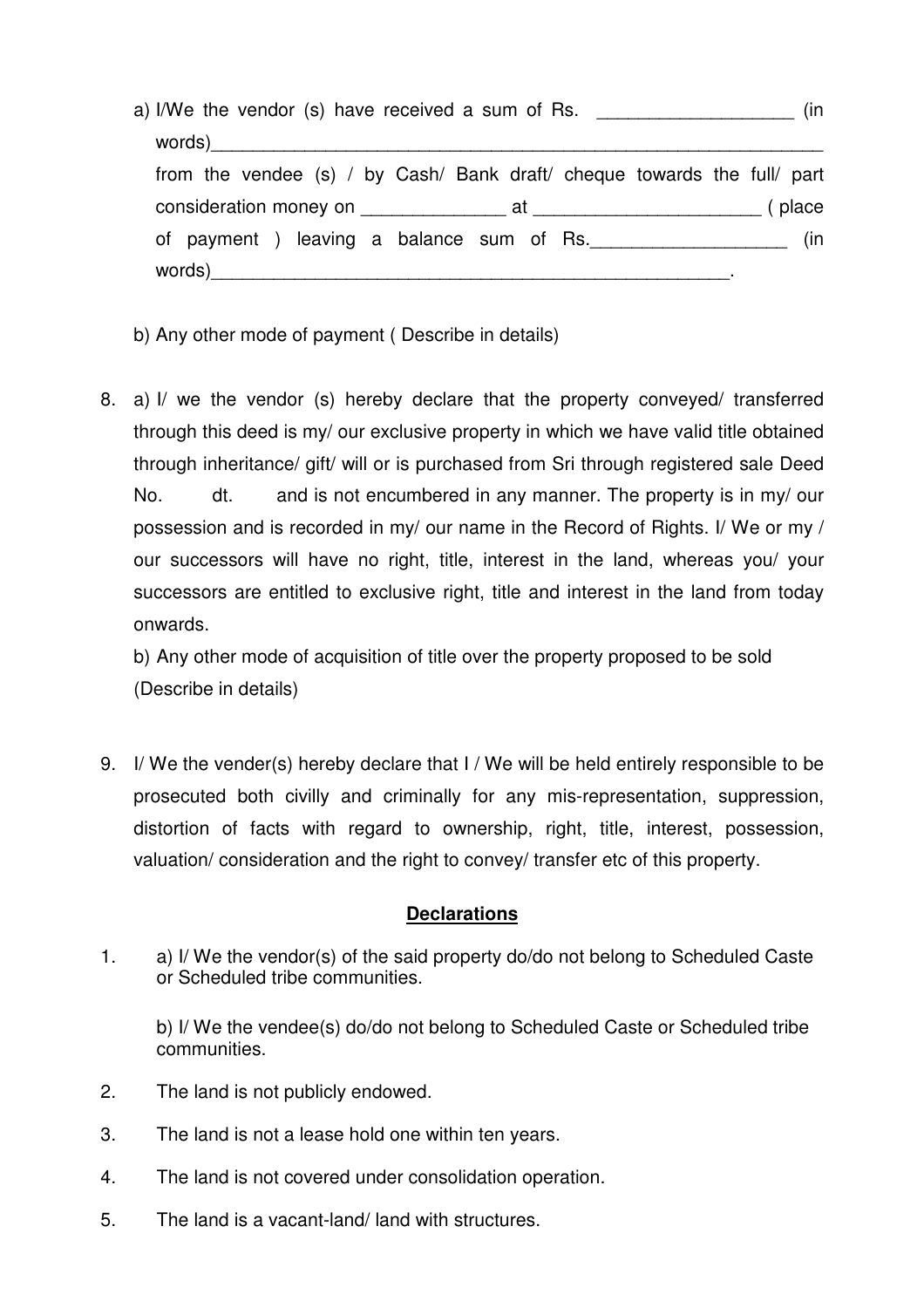- 6. I/ We, the vendee (s) do hereby declare that I/ We have reasonably enquired and verified the documents relating to the right, title and interest of the vendor and have purchased the property on payment of full/ part consideration. I / We further declare that we will be held entirely responsible if we have committed any mis-representation, suppression or distortion of facts or have deceived/ defrauded the seller(s) in any manner.
- 7. We the vender(s) and the vendee(s) hereby declare that we have executed the sale deed with our clear volition without any duress inducement, allurement or any kind of promise or extraneous influence on either or both part to sell and purchase the property.

Passport size photograph of the seller(s)

Passport size photograph of the buyer(s)

Name & complete address of the seller(s) Name & complete address of the buyer(s)

- 1) Name & Complete address of the Witness
- 2) Name & complete address of the Witness
- 3) Details of Deed-Writer
	- a) Scribed by Seller
	- b) Name and Address of the deed-writer with license number
	- c) Name and Address of the Advocate with license number

\* Strike off which is not applicable.